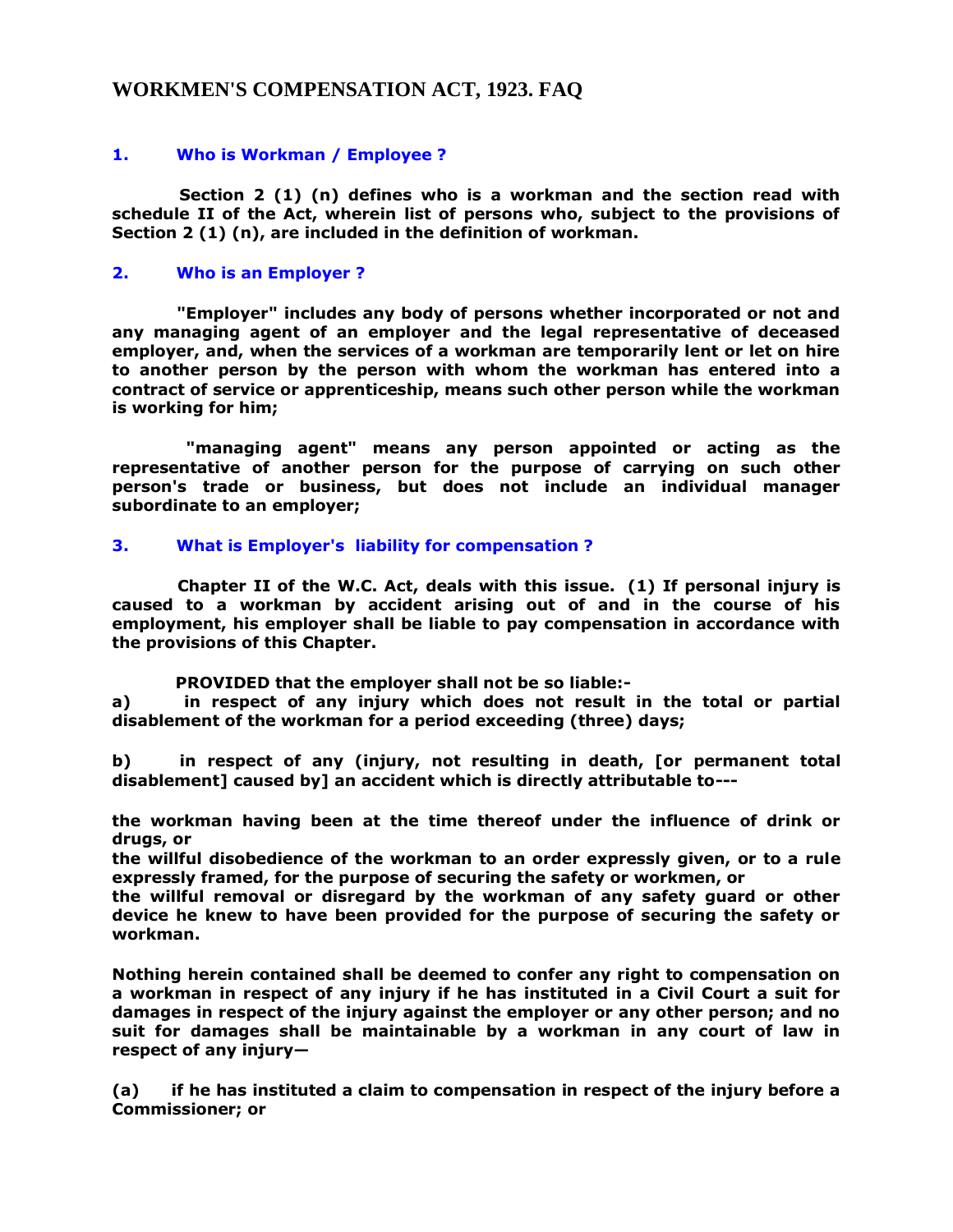**(b) if an agreement has been come to between the workman and his employer providing for the payment of compensation in respect of the injury in accordance with the provisions of this Act.** 

### **4. What is fatal accident and non-fatal accident ?**

 **(i) Fatal accident is one that results in the death of the workman.**

**(ii) Non-fatal accident is one that causes injury to the workman resulting in partial or permanent physical disablement by which he loses his earning capacity.**

#### **5. When / Where claim application is to be filed ?**

 **In case of fatal accident the dependents of the deceased workman are entitled to file a claim application before the Commissioner for Workmen's Compensation Act.** 

 **In case of non-fatal accident the injured worker who suffered partial or permanent disablement and lost his earning capacity can file an application under the Act.** 

 **The applicants shall file the claim before the Commissioner for Workmen's Compensation of the area in which—**

**the accident took place which resulted in the injury; or the workman or in case of his death, the dependent claiming the compensation ordinarily resides; or the employer has his registered office:**

#### **6. Whether application can be made to the Central Labour Department ?**

 **No. The applications can be made to the Commissioners for Workmen's Compensation as notified by the State Government as required under the Act. No official of Central Labour Department is notified as Commissioner for Workmen's Compensation.**

**7. What is the wage limit prescribed under the Act ?**

 **The wages drawn by the injured or deceased workman shall not exceed Rs.4,000/- per month. However if the workman draws morethan Rs.4,000/- per month the amount of compensation shall be taken limiting the monthly salary as Rs.4,000/-**

#### **8. What is limitation period to file an application ?**

 **A claim application shall be filed within two years from the date of accident. However, the C.W.C. may entertain the application after limitation period by condoning the delay after hearing the parties.** 

#### **9. Who are the opposite parties to the claim ?**

 **The employer of the workman is the Opp. Party in any claim**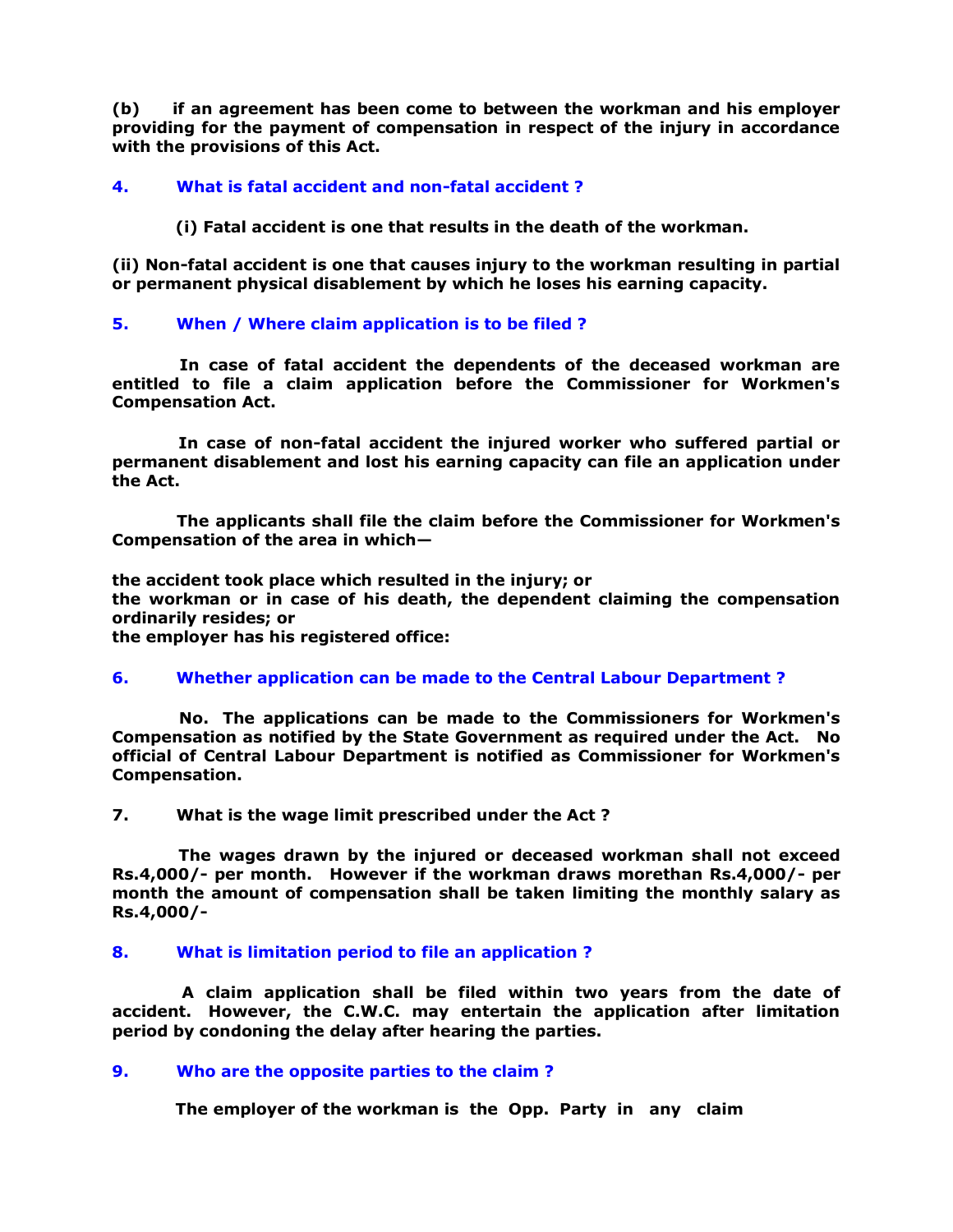**application. In case the employer has obtained an Insurance Policy covering the risk of workman, such insurer may be made as 2nd Opp. Party.** 

### **10. Whether an agreement can be made between Workman and Employer ?**

 **Yes, only in non-fatal cases and such agreements shall be registered with the Commissioner by the parties as per Section 28 of the Act. In case a memorandum of any agreement the registration of which is required by section 28, is not sent to the Commissioner as required by that Section, the employer shall be liable to pay the full amount of compensation which he is liable to pay under the provisions of the Act, and notwithstanding anything contained in the provision to sub-section (1) of section 4, shall not, unless the Commissioner otherwise directs, be entitled to deduct more than half of any amount paid to the workman by way of compensation whether under the agreement or otherwise.** 

#### **11. Who are the dependents of the deceased workman ?**

 **"dependent" means any of the following relatives of a deceased workman, namely:-**

**a widow, a minor [legitimate or adopted] son, and unmarried [legitimate or adopted] daughter, or a widowed mother; and**

**if wholly dependent on the earnings of the workman at the time of his death, a son or a daughter who has attained the age of 18 years and who is infirm;**

**if wholly or in part dependent on the earnings of the workman at the time of his death,**

**a widower,**

**a parent other than a widowed mother,**

**a minor illegitimate son, an unmarried illegitimate daughter or a daughter [legitimate or illegitimate or adopted] if married and minor or if widowed and minor,**

**a minor brother or an unmarried sister or a widowed sister if a minor,**

**a widowed daughter-in-law,**

**a minor child of a pre-deceased son,**

**a minor child of a pre-deceased daughter where no parent of the child is alive, or** 

**a paternal grandparent if no parent of the workman is alive;]**

#### **12. What is the responsibility of the Employer on the occurrence of the accident ?**

 **Where an accident occurred in the premises of an employer, which results in death or serious bodily injury the employer shall send a report to the Commissioner giving the circumstances,**